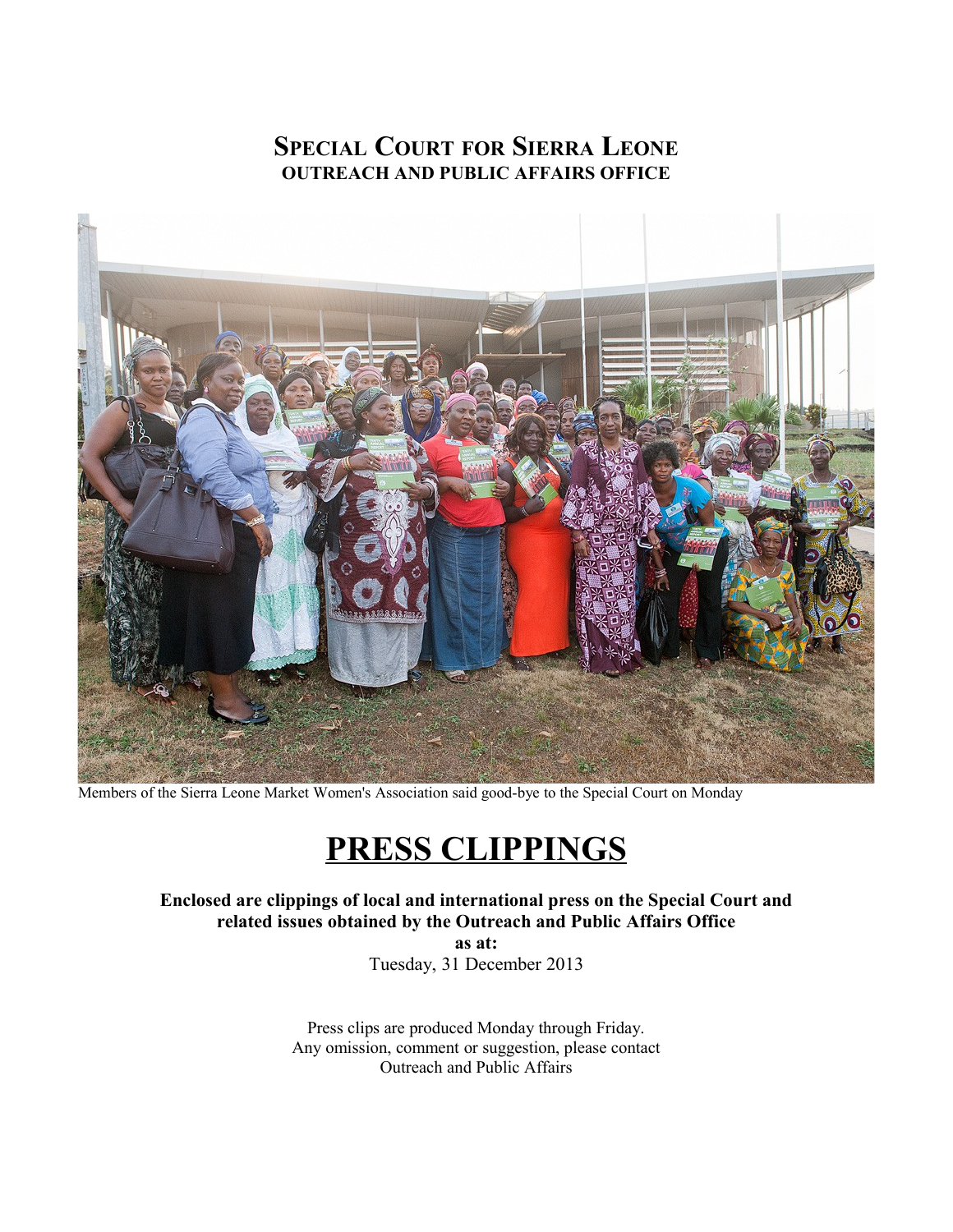| <b>International News</b>                                                          |           |
|------------------------------------------------------------------------------------|-----------|
| As Tribunal Closes, UN Chief Hails Achievements / UN News Centre                   | Pages 3-4 |
| Statementon the Closing of the Special Court for Sierra Leone / UN Spokesperson    | Page 5    |
| Visit by the Legal Counsel to Freetown (Sierra Leone) / UN Office of Legal Affairs | Page 6    |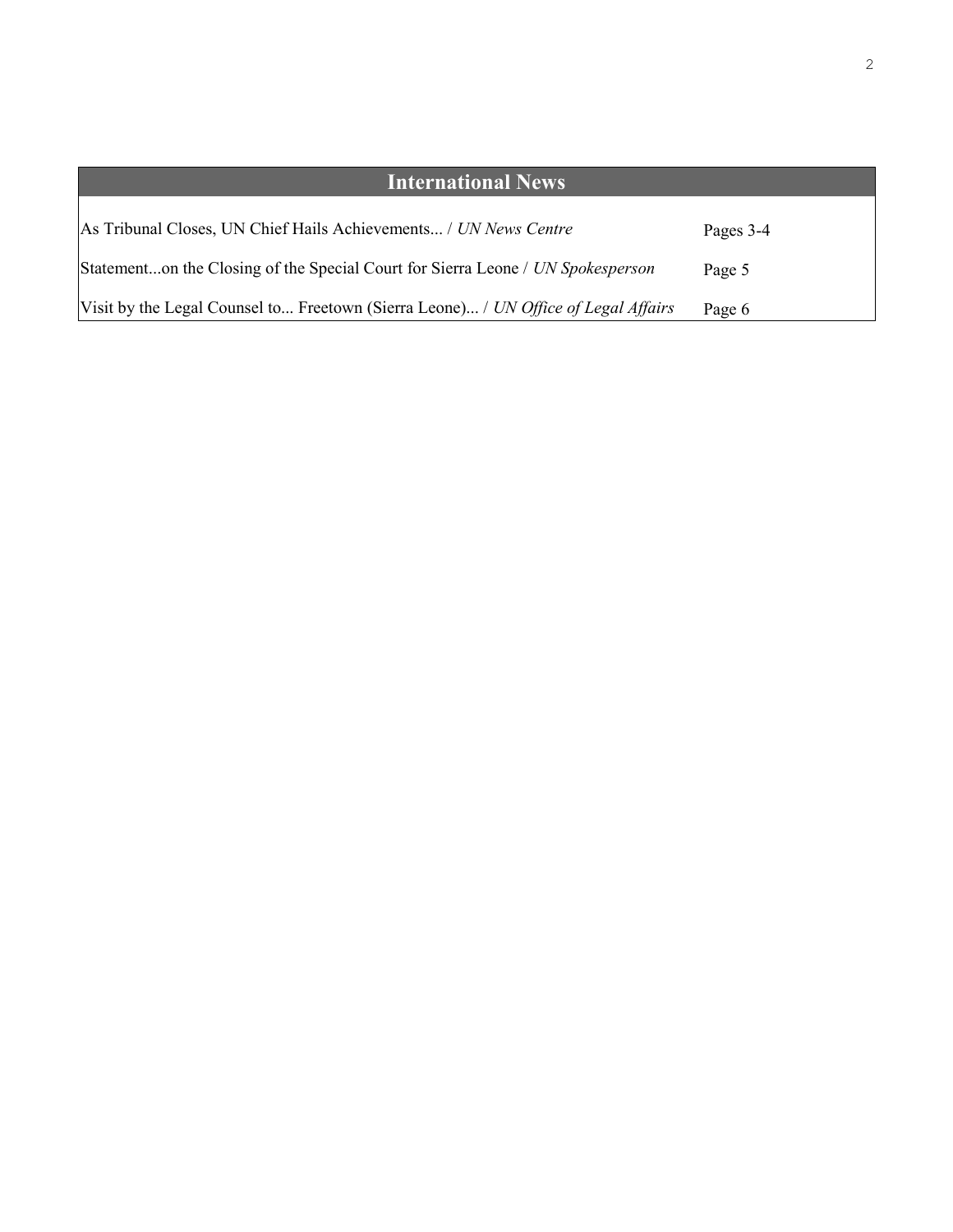UN News Centre Tuesday, 31 December 2013

## **As tribunal closes, UN chief hails achievements in ensuring accountability in Sierra Leone**



 31 December 2013 – Secretary-General Ban Ki-moon has congratulated the staff of the United Nationsbacked Special Court for Sierra Leone (SCSL), which closes today, on their important achievements over the past 11 years in ensuring accountability for crimes committed during the country's decade-long civil war.

The SCSL, an independent tribunal set up jointly by the Government of Sierra Leone and the UN, is mandated to try those who bear the greatest responsibility for serious violations of international humanitarian law and Sierra Leonean law committed in the country since 1996.

Based in the capital city of Freetown, the Special Court carried out numerous trials since its establishment in 2002, including those of various leaders in the country as well as of former Liberian President Charles Taylor. The trials saw first-ever convictions for attacks against UN peacekeepers, forced marriage as a crime against humanity, and for the use of child soldiers.

"The United Nations is proud of its partnership with the Government of Sierra Leone in establishing the Special Court, which ensured accountability for the unspeakable crimes committed during Sierra Leone's over a decade-long civil war, and thereby greatly contributed towards establishing peace and stability and in laying the ground for Sierra Leone's long-term development," said a statement issued by the spokesperson for the Secretary-General.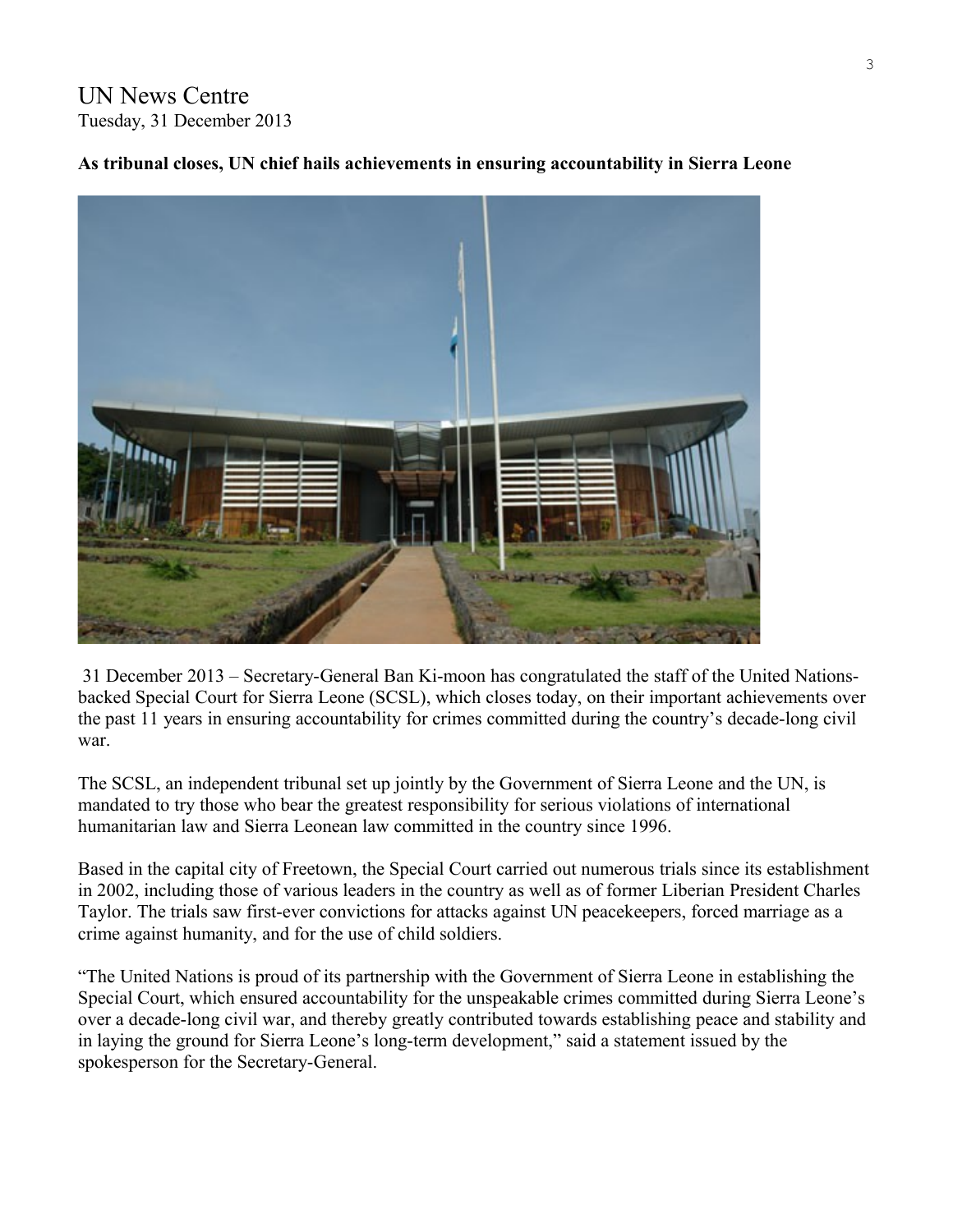"Of the impressive legacy and the many lessons that the work of the Special Court leaves behind as we move forward in truly establishing an age of accountability, one lesson stands out above all: justice is an indispensable element for peace to be sustainable in post-conflict societies," it added.

The SCSL will be succeeded on 1 January 2014 by the Residual Special Court for Sierra Leone, which will deal with matters arising from the ongoing legal obligations of the tribunal which could include the review of applications by convicts for early release or the judicial review of their convictions. Judges may also be called on to preside over any contempt of court proceedings.

At a formal ceremony held in Freetown earlier this month, Under-Secretary-General for Legal Affairs and UN Legal Counsel Miguel de Serpa Soares hailed the closing of the SCSL as "a landmark, not only for the Special Court, but also for international criminal justice in general."

He said that the Special Court's legacy would benefit both national courts in the region and around the world in dealing with vital issues, and paid tribute to the witnesses who stepped forward and allowed the Court "to inscribe their experiences in the history of this country."

"In the most fundamental sense, this Court is their court," he said. "Its success validates their accounting of the most horrendous crimes known to humanity. I salute their courage and their conviction in speaking out, in order that justice could be done."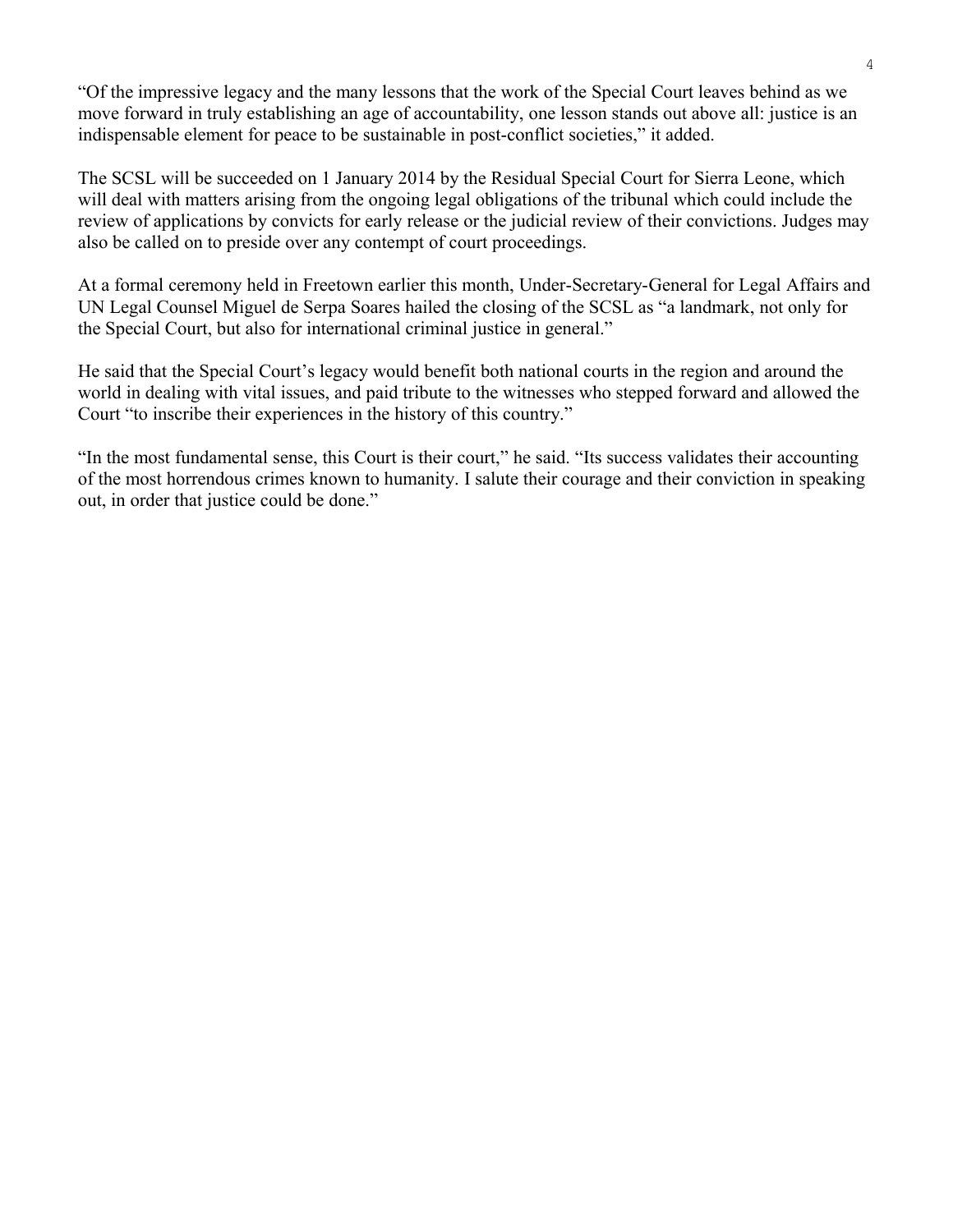## United Nations Tuesday, 31 December 2013

## **Statement Attributable to the Spokesperson for the Secretary-General on the Closing of the Special Court for Sierra Leone**

On the occasion of today's closing of the Special Court for Sierra Leone, the Secretary-General wishes to congratulate the judges, principals and staff, both Sierra Leonean and international, on the important achievements that have been accomplished over course of the eleven years of its existence. The United Nations is proud of its partnership with the Government of Sierra Leone in establishing the Special Court, which ensured accountability for the unspeakable crimes committed during Sierra Leone's over a decadelong civil war, and thereby greatly contributed towards establishing peace and stability and in laying the ground for Sierra Leone's long-term development. On 1 January 2014, the Residual Special Court for Sierra Leone will take over the residual tasks of the Special Court.

Of the impressive legacy and the many lessons that the work of the Special Court leaves behind as we move forward in truly establishing an age of accountability, one lesson stands out above all: justice is an indispensable element for peace to be sustainable in post-conflict societies. The Secretary-General's principled commitment to international criminal justice will remain steadfast and unwavering.

New York, 31 December 2013